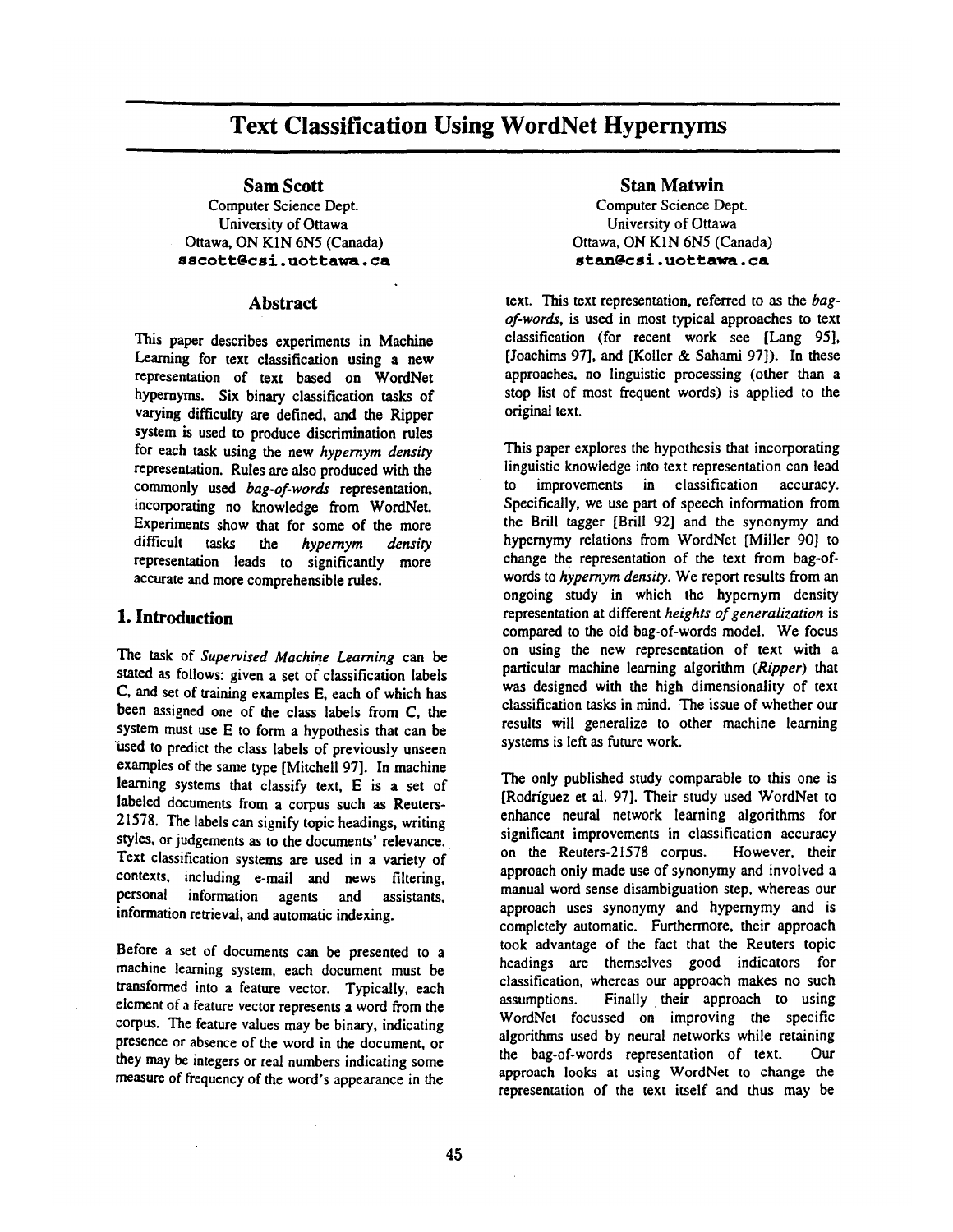applicable to a wider variety of machine learning systems.

The paper proceeds as follows. In section 2 we present the data sets that we work with, the classification tasks defined on this data, and some initial experiments with the Ripper learning system. Section 3 discusses the new hypernym density representation. Section 4 presents experimental results using both bag-of-words and hypernym<br>density and discusses the accuracy and density and discusses the comprehensibility of the rules learned by Ripper. Finally, section 5 presents the conclusion and future work.

# **2. Preliminaries: the Corpora, Classification Tasks, and Learning Algorithm**

The classification tasks used in this study are drawn from three different corpora: Reuters-21578, USENET, and the Digital Tradition (DigiTrad). Both Reuters and USENET have been the subject of previous studies in machine learning (see [Koller & Sahami 97] for a study of Reuters and [Weiss et al. 96] for a study of USENET). In keeping with previous studies, we used topic headings as the basis for the Reuters classification tasks and newsgroup names as the basis for the USENET tasks. The third corpus, DigiTrad is a public domain collection of 6500 folk song lyrics [Greenhaus 96]. To aid searching, the owners of DigiTrad have assigned to each song one or more key words from a fixed list. Some of these key words capture information on the origin or style of the songs (e.g. "Irish" or "British") while others relate to subject matter (e.g. "murder" or "marriage"). The latter type of key words served as the basis for the classification tasks in this study.

Not all types of text are equally difficult to classify. Reuters consists of articles written purely as a source of factual information. The writing style tends to be direct and to the point, and uses a restricted vocabulary to aid quick comprehension. It has been observed that the topic headings in Reuters tend to consist of words that appear frequently in the text, and this observation has been exploited to help improve classification accuracy [Rodríguez et al. 97]. DigiTrad and USENET are good examples of the opposite extreme. The texts in DigiTrad make heavy use of metaphoric, rhyming, unusual and archaic language. Often the lyrics do not explicitly state what a song is about. Contributors to USENET often vary in their use of terminology, stray from the topic, or

use unusual language. All of these qualities tend to make subject-based classification tasks from DigiTrad and USENET more difficult than those of a comparable size from Reuters.

From the three corpora described above, six binary classification tasks were defined, as shown in table 1. The tasks were chosen to be roughly the same size, and cover cases in which the classes seemed to be semantically related (REUTER2 and USENET2) as well as those in which the classes seemed unrelated (REUTER1 and USENETI). In all cases the classes were made completely disjoint by removing any overlapping examples.

The machine learning algorithm chosen for this study was Ripper, a rule-based learner developed by William Cohen [Cohen 95]. Ripper was specifically designed to handle the high dimensionality of bag-ofwords text classification by being fast and using setvalued features [Cohen 96]. Table 1 shows that our intuitions about the difficulty of the three corpora for bag-of-words classification are valid in the case of the Ripper algorithm. Error rates over *lO.fold cross*validation<sup>2</sup> for the Reuters tasks were under 5%, while error rates for the other tasks ranged from approximately 19% to 38%. We believe that with the growing applications of text classification on the Internet, it is likely that the kinds of texts to be automatically classified will share many features with the kinds of texts that are difficult for the bag-ofwords approach.

It is worth noting that difficult classification tasks for Ripper are not necessarily difficult for humans. We classified 200 examples from each of the SONGI and SONG2 by hand (with no special training phase) and compared our classifications to those from DigiTrad.

<sup>&</sup>lt;sup>1</sup> USENET articles that were cross-posted or tagged as follow-ups were excluded so that the remaining articles reflected a wide variety of attempts to launch discussions within the given topics. Non-text objects such as uuencoded bitmaps were also removed from the postings.

<sup>&</sup>lt;sup>2</sup> In *n-fold cross-validation* the articles in the corpus are split into  $n$  partitions. Then the learning algorithm is executed *n* times. On the  $k^h$  run, partition k is used as a *testing set* and all the other partitions make up the *training set.* The mean errorrate (percentage of the *testing set* wrongly classified) on the  $n$  runs is taken as an approximate measure of the real error-rate of the system on the given corpus.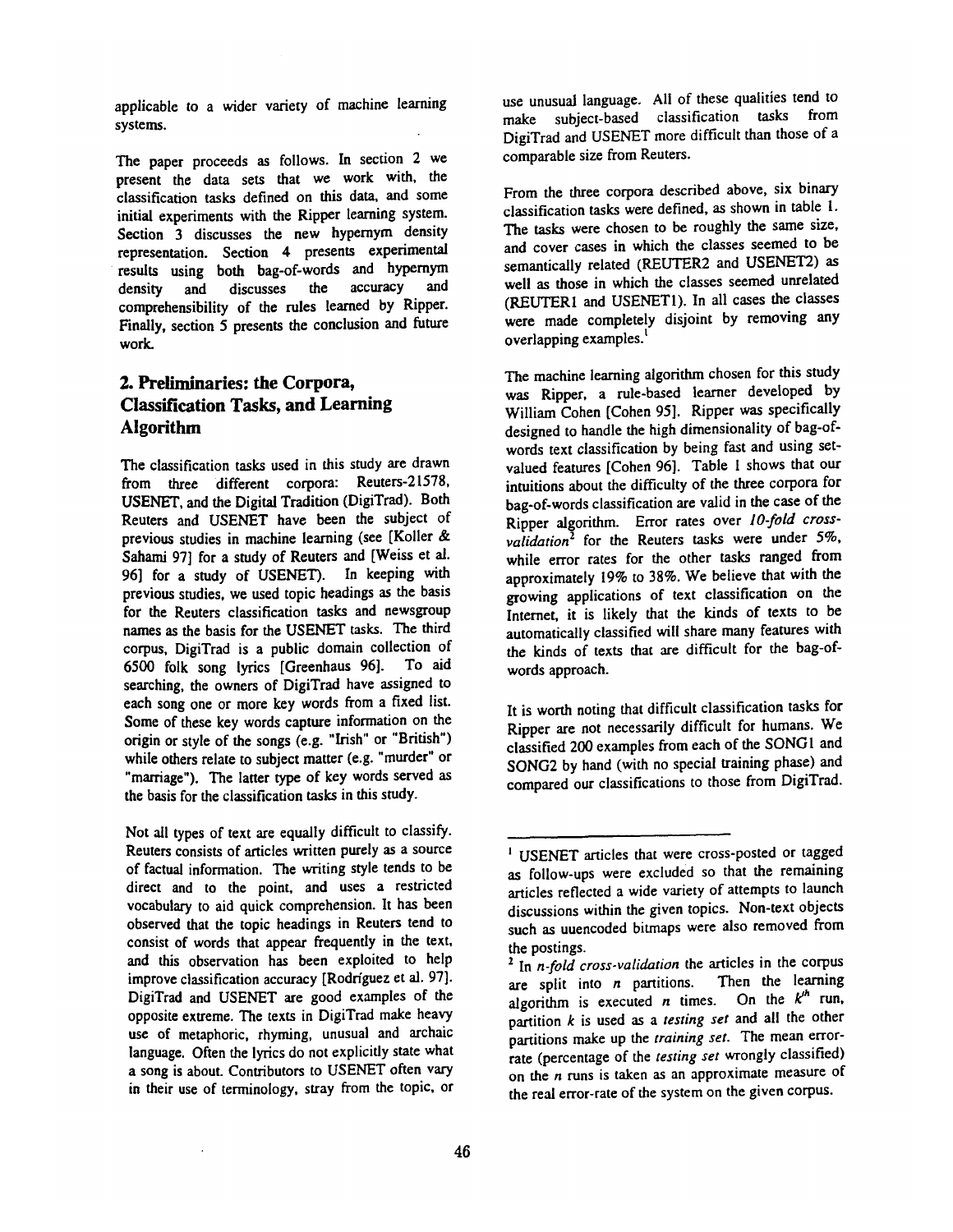| <b>Task Name</b>  | <b>Source</b> | <b>Classes</b>                             | <b>Size</b> | <b>Balance</b> | Words | <b>Error</b> |
|-------------------|---------------|--------------------------------------------|-------------|----------------|-------|--------------|
| <b>REUTER1</b>    | Reuters-21578 | livestock / gold                           | 224         | 98/126         | 154   | 1.75         |
| <b>REUTER2</b>    | Reuters-21578 | corn / wheat                               | 313         | 130/183        | 173   | 3.87         |
| SONG1             | DigiTrad      | murder / marriage                          | 424         | 200/224        | 331   | 30.23        |
| SONG <sub>2</sub> | DigiTrad      | political / religion                       | 432         | 194/238        | 241   | 32.64        |
| <b>USENET1</b>    | <b>USENET</b> | soc.history<br>misc.taxes.moderated        | 249         | 79/170         | 166   | 19.92        |
| <b>USENET2</b>    | <b>USENET</b> | bionet.microbiology<br>bionet.neuroscience | 280         | 117/163        | 152   | 37.86        |

*Table 1: Information on the class~ ication tasks discussed in this paper. "Size" refers to total number of texts in each task. "Balance" shows number of examples in each class. "Words" shows the average length of the documents in each task. "Error" show the average percentage error rates for each task using Ripper with* bag-of-words *and lO-fold cross-validation.* 

The error rates were approximately I% for SONGI and 4% for SONG2. Clearly the background knowledge and linguistic competence humans bring to a classification task enables us to overcome the difficulties posed by the text itself.

## 3. The *Hypernym Density* Representation

The algorithm for computing hypernym density requires three passes through the corpus.

a) During the first pass, the Brill tagger [Brill 92] assigns a part of speech tag to each word in the corpus.

b) During the second pass, all nouns and verbs are looked up in WordNet and a global list of all synonym and hypernym synsets is assembled. Infrequently occurring synsets are discarded, and those that remain form the feature set. (A synset is defined as infrequent if its frequency of occurrence over the entire corpus is less than 0.05N, where N is the number of documents in the corpus.)

c) During the third pass, the density of each synset (defined as the number of occurrences of a synset in the WordNet output divided by the number of words in the document) is computed for each example resulting in a set of numerical feature vectors.

The calculations of frequency and density are influenced by the value of a parameter  $h$  that controls *the height of generalization.* This parameter can be used to limit the number of steps upward through the hypernym hierarchy for each word. At height *h=O*  only the synsets that contain the words in the corpus will be counted. At height *h>O* the same synsets will be counted as well as all the hypernym synsets that appear up to  $h$  steps above them in the hypernym

hierarchy. A special value of  $h=max$  is defined as the level in which *all* hypernym synsets are counted, no matter how far up in the hierarchy they appear.

In the new representation, each feature represents a *set* of either nouns or verbs. At h=max, features corresponding to synsets higher up in the hypernym hierarchy represent supersets of the nouns or verbs represented by the less general features. At lower values of  $h$ , the nouns and verbs represented by a feature (synset) will be those that map to synsets up to h steps below it in the hypernym hierarchy. The best value of  $h$  for a given text classification task will depend on characteristics of the text such as use of terminology, similarity of topics, and breadth of topics. It will also depend on the characteristics of WordNet itself. In general, if the value for  $h$  is too small, the learner will be unable to generalize effectively. If the value for  $h$  is too large, the learner will suffer from overgeneralization because of the overlap between the features.

Note that no attempt is made at word sense disambiguation during the computation of hypernym density. Instead all senses returned by WordNet are judged equally likely to be correct, and all of them are included in the feature set. The use of the density measurement is an attempt to capture some measure of relevancy. The learner is aided by the fact that many different but synonymous or hyponymous words will map to common synsets, thus raising the densities of the "more relevant" synsets. In other words, a relatively low value for a feature indicates that little evidence was found for the meaningfulness of that synset to the document.

(In the [Rodrfguez et al. 97] text classification paper, word sense disambiguation was performed by manual inspection. This approach was feasible in the context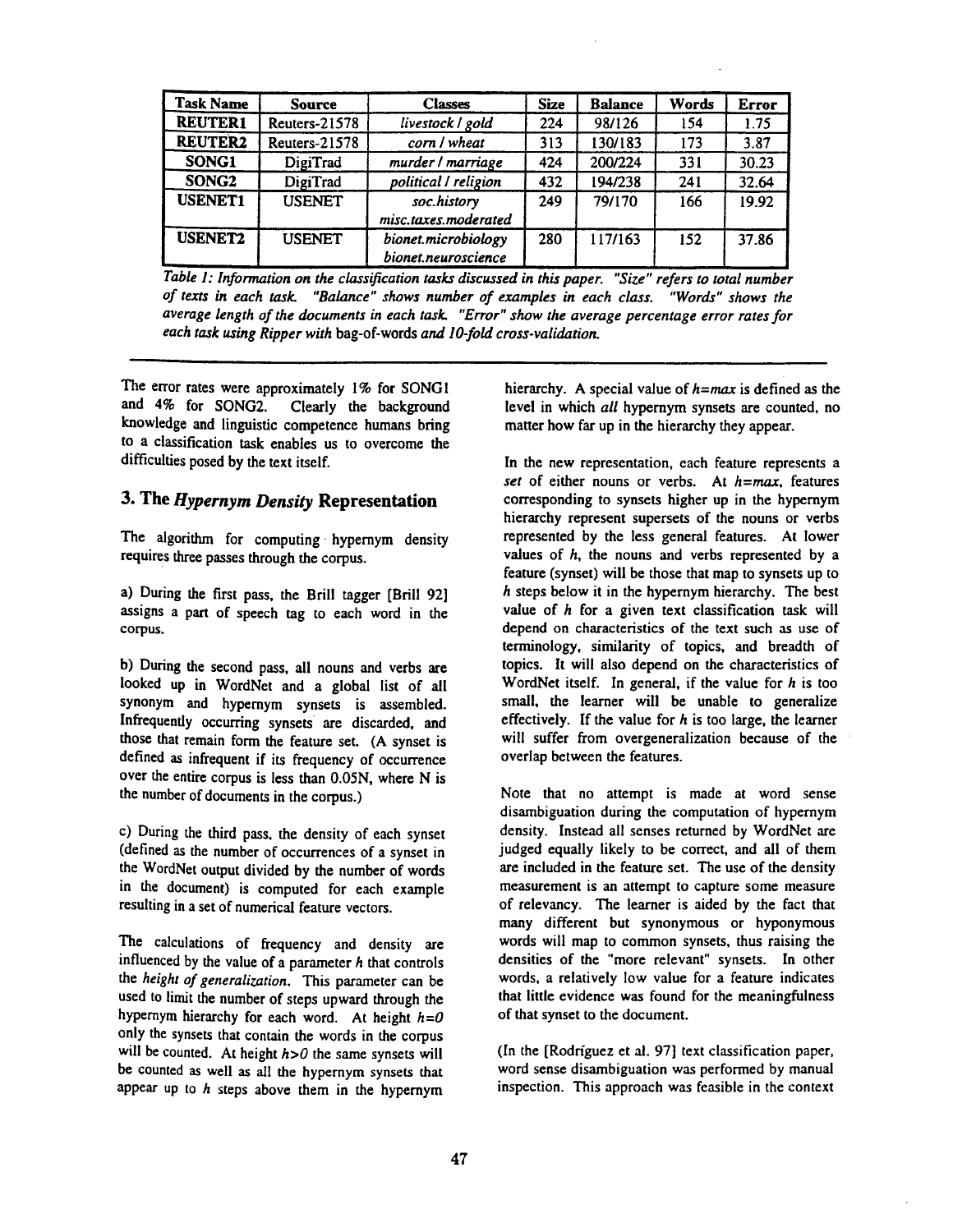of that study because of the small number of words involved. In the current study, the words number in the tens of thousands, making manual disambiguation unfeasible. Automatic disambiguation is possible and often obtains good results as in [Yarowski 95] or [Li et al. 95], but this is left as future work.)

Clearly the change of representation process leaves a lot of room for inaccuracies to be introduced to the feature set. Some sources of potential error are: a) the tagger, b) the lack of true word sense disambiguation, c) words missing from WordNet, and d) the shallowness of WordNet's semantic hierarchy in some knowledge domains.

# **4. Experiments and results**

## *4.1. Accuracy*

The new hypernym density representation differs in three important ways from the bag-of-words: a) all words are discarded except nouns and verbs, b) filtered normalized density vectors replace binary vectors, and c) hypernym synsets replace words. To show convincingly that improvements in accuracy are derived solely from the use of synsets, two normalizing experiments were performed using the following representations:

a) bag-of-words using only nouns and verbs, and b) filtered normalized density vectors for nouns and verbs.

The results of these runs were compared to the bagof-words approach using 10-fold cross-validation (see table 2) and in no case was any statistically significant difference found, leading to the conclusion that any improvements in accuracy derive mainly from the use of hypernyms.

For the main experiments, average error rates over 10-fold cross-validation were compared for all six classification tasks using hypernym density using hypernym density representations with values of  $h$  ranging from  $0$  to  $9$ and  $h=max$ . For each classification task the same 10 partitions were used on every run so the results could be tested for significance using a paired-t test. Table 3 shows a comparison of three error rates: bag-ofwords, hypernym density with  $h=max$ , and finally hypernym density using the best value for h.

In the case of the Reuters tasks, no improvements over bag-of-words were expected and none were observed. On the other hand, a dramatic reduction in

| Task                | Bag of<br>Words | <b>Bag of Nouns</b><br>and Verbs | Noun and<br>Verb Dens. |
|---------------------|-----------------|----------------------------------|------------------------|
| <b>REUTER1</b>      | 1.75            | 1.75                             | 1.75                   |
| REUTER <sub>2</sub> | 3.87            | 4.19                             | 5.48                   |
| SONG1               | 30.23           | 27.35                            | 27.67                  |
| SONG <sub>2</sub>   | 32.64           | 28.23                            | 29.56                  |
| <b>USENET1</b>      | 19.92           | 18.56                            | 20.45                  |
| USENET <sub>2</sub> | 37.86           | 37.86                            | 35.00                  |

*Table 2: Comparison of percentage error rates over l O-fold cross-validation for the normalizing experiments. No statistically significant benefit or harm is derived from any of these changes of representation.* 

| Task              | Bag of | <b>Hypernym Density</b> |       |   |       |
|-------------------|--------|-------------------------|-------|---|-------|
|                   | Words  | h                       | error | h | error |
| <b>REUTER1</b>    | 1.75   | max                     | 2.38  |   | 1.75  |
| <b>REUTER2</b>    | 3.87   | max                     | 6.13  |   | 4.84  |
| SONG1             | 30.23  | max                     | 22.04 | 9 | 16.00 |
| SONG <sub>2</sub> | 32.64  | max                     | 34.45 |   | 31.04 |
| <b>USENET1</b>    | 19.92  | max                     | 14.36 | 9 | 13.11 |
| <b>USENET2</b>    | 37.86  | max                     | 40.00 | 2 | 36.43 |

*Table 3: Comparison of percentage error rates over lO-fold cross-validation for the six data sets in the study. Statistically significant improvements over bag-of-words are shown in Italics.* 

the error rate was seen for SONGI (47% drop in number of errors for *h=9)* and USENETI (34% drop for *h=9).* For the SONG2 and USENET2 data sets, the use of hypernyms produced error rates comparable to bag-of-words. The discussion of these results is left to section 4.3.

## *4.2 Comprehensibility*

In the machine learning community, increasing weight is given to the idea that classification hypotheses should be comprehensible to the user. Rule induction systems like Ripper are known for producing more comprehensible output than, say multi-layer perceptrons. A systematic investigation of the comprehensibility of rules produced using hypernym density versus bag-of-words is beyond the scope of this work. However, we often see evidence of the better comprehensibility of the rules produced from the hypernym density representation. Figure 1 shows a comparison of the rules learned by Ripper on the USENETI data set. The results for both bag-ofwords and  $h=max$  hypernym density are shown for the same fold of data.

In the case of hypernyms, Ripper has learned a simple rule saying that if the synset *possession* has a low density, the document probably belongs in the history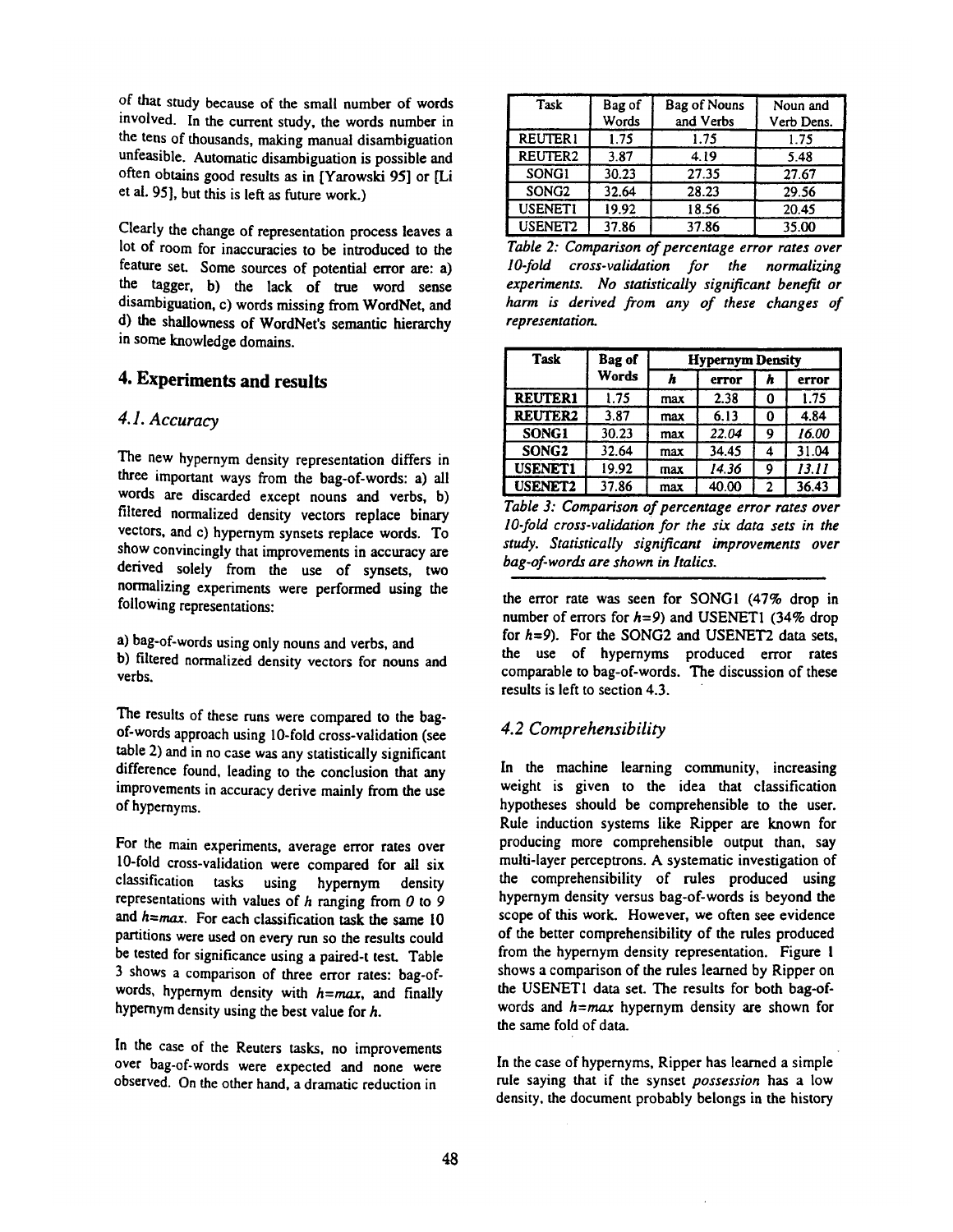| $ possession(synset) \leq 2.9 \Rightarrow$ soc.history                     |                                          |  |  |  |  |
|----------------------------------------------------------------------------|------------------------------------------|--|--|--|--|
| $\det$ default $\Rightarrow$ misc.taxes.moderated                          |                                          |  |  |  |  |
|                                                                            | Rule learned using<br>hypernym frequency |  |  |  |  |
| for a document D,                                                          |                                          |  |  |  |  |
| $\left(\int^{\cdot} \tan^{n} \epsilon D \& \sin \tau \right)^{n} \in D$ OR |                                          |  |  |  |  |
| $\left  \right $ ("tax" $\in$ D & "s" $\in$ D & "any" $\in$ D) OR          |                                          |  |  |  |  |
| $\left[\text{``tax'' \in D \& "is'' \in D \& "and'' \in D \&}\right]$      |                                          |  |  |  |  |
| $\vert$ "if" $\notin$ D & "roth" $\notin$ D) OR                            |                                          |  |  |  |  |
| $(\text{``century''} \in D) \text{ OR }$                                   |                                          |  |  |  |  |
| $(\text{"great" \in D) OR}$                                                |                                          |  |  |  |  |
| $("surve" \in D) OR$                                                       |                                          |  |  |  |  |
| $\mathcal{C}$ war" $\in D$ ) $\Rightarrow$ soc.history                     | Rule learned using<br>bag of words       |  |  |  |  |

*Figure 1: A comparison of the rules learned by Ripper using hypernym density with h=max (top) and bog of words (bottom) on a single fold of the USENETI data. The bottom rule produced twice as many errors on the testing set.* 

category. Over the 10 folds of the data, seven folds produced a rule almost identical to the one shown. For the remaining three folds, the *possession*  hypernym appeared along with other synsets in slightly different rules. The hyponyms of *possession*  include words such as *ownership, asset, and liability*  the sorts of words often used during discussions about taxes, but rarely during discussions about history. On the other hand, the rules learned on the bag-of-words data seem less comprehensible: they are more elaborate and less semantically clear. Furthermore, the rules tended to vary widely across the 10 folds, suggesting that they were less robust and more dependent on the specifics of the training data.

## *4.3 Discussion*

Hypernym density has been observed to greatly improve classification accuracy in some cases, while in others the improvements are not particularly spectacular. In the case of the Reuters tasks, the lack of improvement is not a particular worry. It is very unlikely that any change of representation could have improved on the accuracy of bag-of-words for these tasks. But the cases of the SONG2 and USENET2 tasks are worth looking at in more detail.

In the SONG2 task, the main problem seems to be that the classes *(political* and *religion) are* more closely semantically related than their class labels suggest. Visual inspection of these songs revealed that many of the political songs contain statements about religion, make references to religious concepts, or frame their messages in religious terminology.

This was the source of the higher error rate reported in section 2 when these songs were classified by hand. Inspection of Ripper's output revealed that bag-of-words rules make heavy use of religious words such as *Jesus, lord, and soul,* while the hypernym density rules at  $h=max$  mostly contained highly abstract political synsets such as *social group* and *political unit.* It is possible that *overgeneralization*  occurred when subtle differences in religious terminology (for instance between gospel hymns and political parodies of religion) were mapped to common synsets in WordNet.

In the case of USENET2 the problem is two-fold. The classes are semantically closely related *(microbiology* and *neuroscience)* and the writers tend to use highly technical terms that are not found in WordNet 1.5. Some examples of missing words include *neuroscientist, haemocytometer, HIV, kinase, neurobiology,* and *retrovirus 3.* An attempt was made to add the missing words manually into the WordNet hierarchy, but even then the extended semantic hierarchy was not fine-grained enough to allow meaningful generalizations. Because of the shallowness of the hierarchy, *overgeneralization*  quickly becomes a problem as the height of generalization increases. This is why the best error rate for USENET2 using hypernym density was found at *h=2.* 

Clearly the change of representation to hypernym density works best only with an appropriate value for the parameter  $h$ . We have introduced a new parameter into the learning task that must somehow be set by the user. This is certainly not unheard of in the machine learning community. All currently available machine learning systems contain a large number of parameters. The only difference is that  $h$ modifies the *feature set* rather than the learning algorithm itself. Nevertheless, it is worth addressing the question of how this parameter could be set in practice.

[Kohavi & John 95] describe a "wrapper" method for learning algorithms that automatically selects appropriate parameters. In their system, the set of parameters is treated as a vector space that can be searched for an optimal setting. The sets of parameters are evaluated using 10-fold crossvalidation on the training data, and a best-first search strategy is employed to search for the parameter set that minimizes the average error rate. This system

 $3$  Some of these terms do appear in WordNet 1.6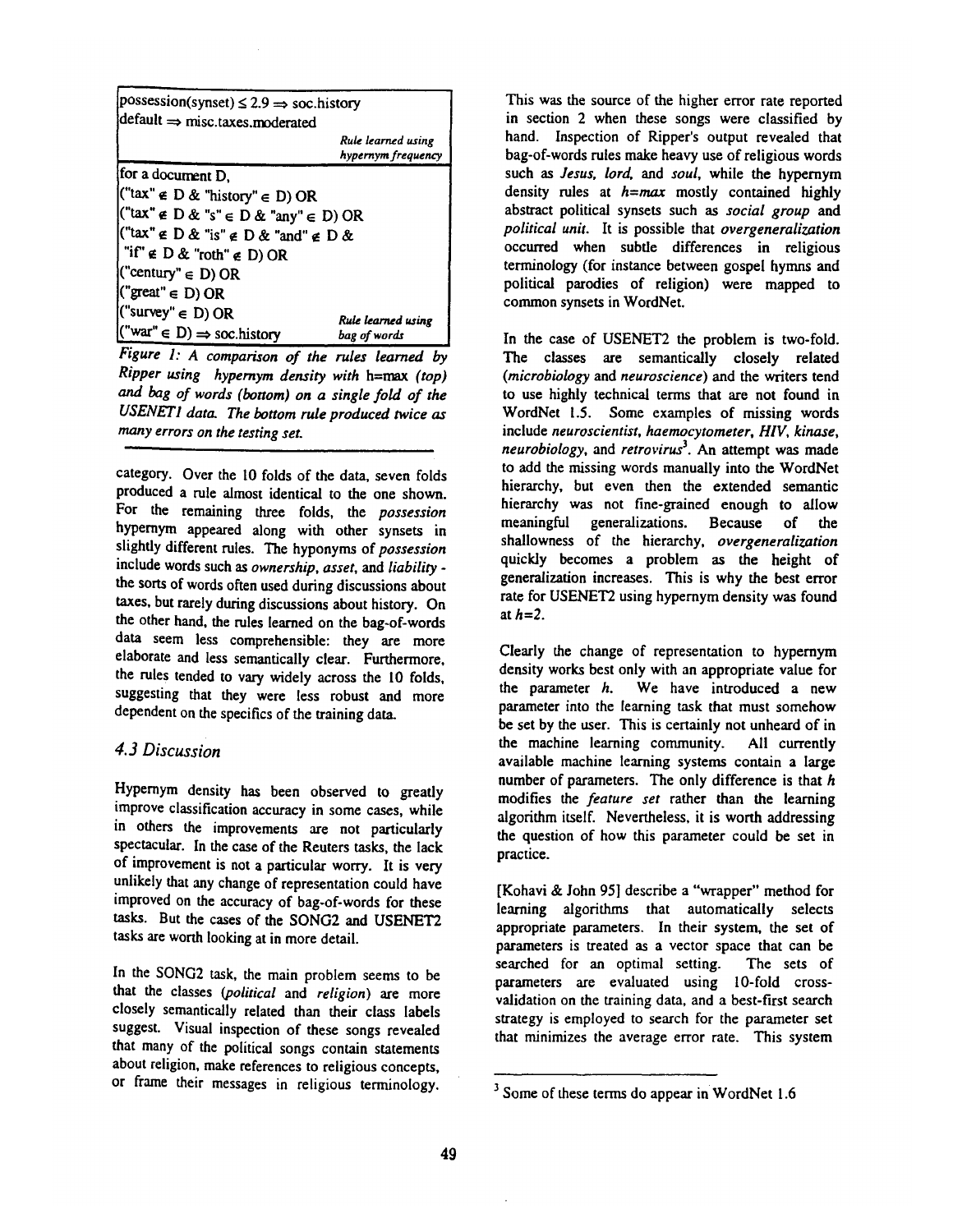could easily be adapted to include a parameter such as h that modifies the feature set. Indeed [Kohavi & .Iohn 97] have already extended their method to the related problem of finding optimal feature subsets for learning.

#### **5. Conclusions and future work.**

This paper describes a method of incorporating WordNet knowledge into text representation that can lead to significant reductions in error rates on certain types of text classification tasks. The method uses the lexical and semantic knowledge embodied in WordNet to move from a *bag-of.words*  representation to a representation based on *hypernym density.* The appropriate value for the *height of generalization* parameter h depends on the characteristics of each classification task. A side benefit of the hypernym density representation is that the classification rules induced are often simpler and more comprehensible than rules induced using the bag-of-words.

Our experience indicates that the hypernym density representation can work well for texts that use an extended or unusual vocabulary, or are written by multiple authors employing different terminologies. It is not likely to work well for text that is guaranteed to be written concisely and efficiently, such as the text in Reuters-21578. In particular, hypernym density is more likely to perform well on classification tasks involving narrowly defined and/or semantically distant classes (such as SONGI and USENETI). In the case of classes that are broadly defined and/or semantically related (such as SONG2 and USENET2) hypernym density does not always outperform bag-of-words.

One area for future work is the incorporation of more of the relations from WordNet, such as meronymy. This will give the change of representation an even more semantic character. More sophisticated word sense disambiguation could produce more accurate hypernym density features. The use of other linguistic resources available in the public domain, such as the Unified Medical Language System® Metathesaurus® [NLM 98], could improve classifier performance in knowledge domains that are semantically close and highly expert. Finally, there is the task of testing whether the improvements noted in this study generalize to machine learning systems other than Ripper.

# **Acknowledgments**

The authors are grateful to William Cohen for making the Ripper system available for this research. The first author acknowledges the support of the National Sciences and Engineering Research Council of Canada and the Interactive Information Group of the National Research Council. The second author acknowledges the support of the Natural Sciences and Engineering Research Council of Canada.

#### **References**

[BriU 92] Eric Brill. A simple rule-based part of speech tagger. In *Proceedings of the Third Conference on Applied Natural Language Processing,* ACL, 1992.

[Cohen 95] William W. Cohen. Fast Effective Rule Induction. In *Proc. ICML-95.* Lake Tahoe, California, 1995.

[Cohen 96] William W. Cohen. Learning Trees and Rules with Set-valued Features. In *Proc. AAAI-96,*  1996

[Greenhaus 96] Dick Greenhaus. *About the Digital Tradition.* (www.mudcat.org/DigiTrad-blurb.html), 1996. 4

[Joachims 97] T..l'oachims. A Probabilistic Analysis of the Rocchio Algorithm with TFIDF for Text Categorization. In *Proc. ICML-97,* 143-146, 1997.

[Kohavi & John 95] Ron Kohavi and George H. John. Automatic Parameter Selection by Minimizing Estimated Error. In *Proc. ICML-95,* 1995.

[Kohavi & John 97] Ron Kohavi and George H. John. Wrapers for Feature Subset Selection. In *Artificial Intelligence Journal,* special issue on relevance, May 20, 1997.

[Koller & Saharni 96] D. Koller and M. Sahami. Hierarchically Classifying Documents Using Very Few Words. In *Proc. ICML-97,* 170-176, 1997.

[Lang 95] K. Lang. NewsWeeder: Learning to Filter News. In *Proc. ICML-95,* 331-336, 1995,

[Li et al. 95] Xiaobin Li, Stan Szpakowicz and Stan

<sup>4</sup> The DigiTrad database itself is at

www.deltablues.com/folksearch.html